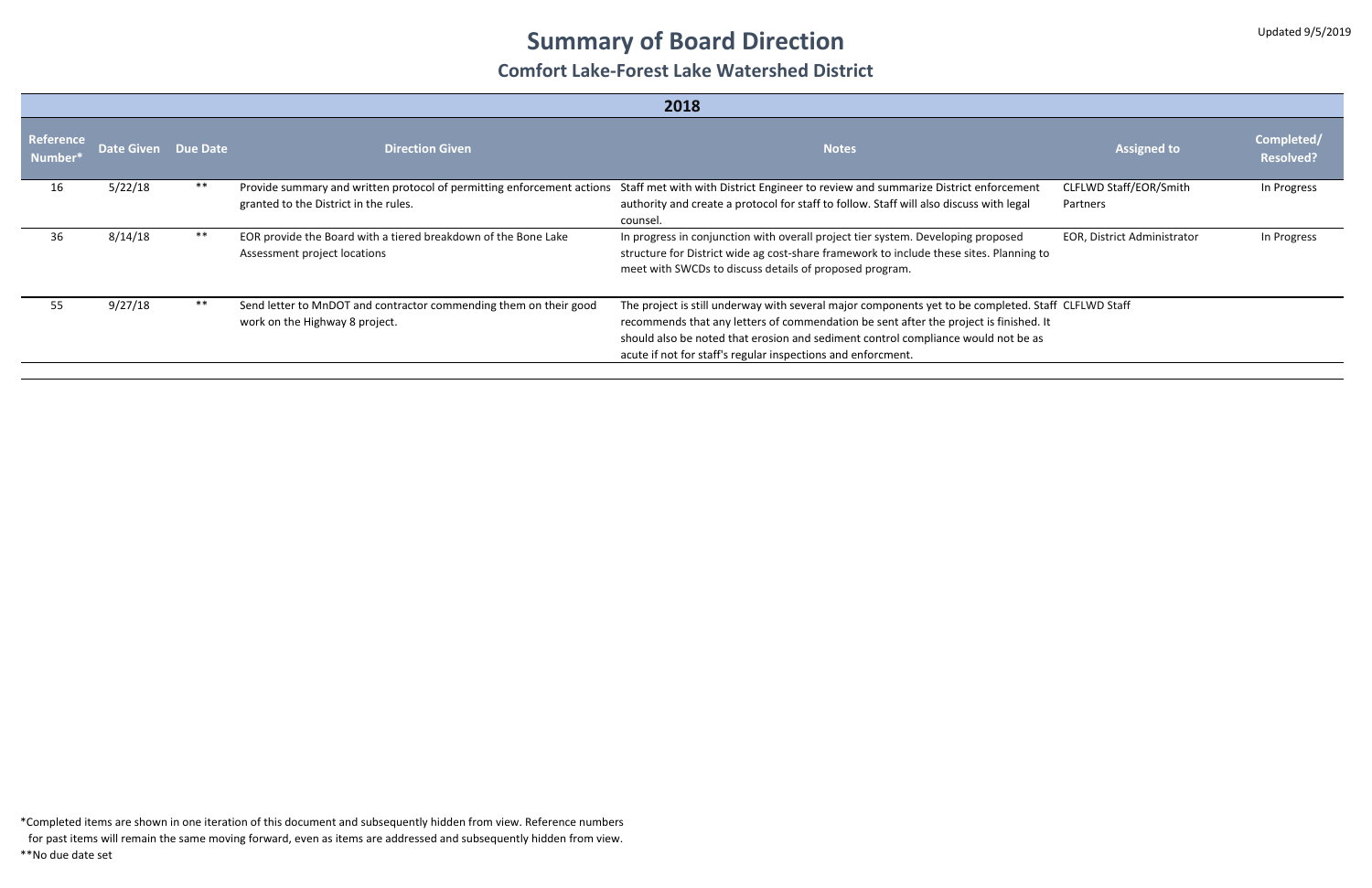# **Summary of Board Direction**

#### **Comfort Lake‐Forest Lake Watershed District**

| 2019                              |                     |           |                                                                                                                                                                                                                              |                                                                                                                                                                                                                             |                               |                                |
|-----------------------------------|---------------------|-----------|------------------------------------------------------------------------------------------------------------------------------------------------------------------------------------------------------------------------------|-----------------------------------------------------------------------------------------------------------------------------------------------------------------------------------------------------------------------------|-------------------------------|--------------------------------|
| <b>Reference</b><br>Number ${}^*$ | Date Given Due Date |           | <b>Direction Given</b>                                                                                                                                                                                                       | <b>Notes</b>                                                                                                                                                                                                                | <b>Assigned to</b>            | Completed/<br><b>Resolved?</b> |
| 10                                | 1/24/19             | $***$     | EOR look further into the matter of the official designation of the Sunrise<br>River headwaters                                                                                                                              | Mike K. has experience with name designation of water bodies and will assist EOR.<br>Several agency staff have recently been involved in reviewing this matter.                                                             | <b>EOR</b>                    | In Progress                    |
| 19                                | 5/9/19              | $***$     | Further investigate benefits options and work with accountants to<br>determine financial forcasting                                                                                                                          | Evaluating additional options.                                                                                                                                                                                              | <b>District Administrator</b> | In Progress                    |
| 21                                | 5/9/2019            | 5/21/2019 | Mike send out Mgr Schmaltz email to all & put said email on the website<br>as a meeting handout                                                                                                                              |                                                                                                                                                                                                                             | <b>District Administrator</b> | In Progress                    |
| 22                                | 5/23/2019           |           | Begin working on the watershed based funding update                                                                                                                                                                          | BWSR still working on framework.                                                                                                                                                                                            | <b>District Administrator</b> | In Progress                    |
| 34                                | 7/11/2019           | $***$     | Staff talk with the District Accountant with regard to managers using form An inquiry has been made with the District's payroll accountant.<br>1099 vs W2 and reference to number of hours worked indicated on pay<br>stubs. |                                                                                                                                                                                                                             | <b>CLFLWD Staff</b>           | In Progress                    |
| 40                                | 8/8/2019            | ASAP      | owners with information on the District's plant grant program and<br>technical assistance for erosion and sediment control.                                                                                                  | Bone Lake storm fallout mailer - send out a mailer to Bone Lake shoreline Mailed to all lakeshore owners and emailed to Bone Lake Association president.                                                                    | <b>CLFLWD Staff</b>           | Yes                            |
| 41                                | 8/8/2019            | $***$     | Research other severe weather rapid response plans in preparation for<br>drafting one for the District.                                                                                                                      | Staff has begun researching other existing plans, such as those from state agencies like CLFLWD Staff<br>MPCA. Research into climate change element of this task may dovetail into WMP<br>updates to Vol II.                |                               | In Progress                    |
| 43                                | 8/8/2019            | 9/6/2019  | Publish newspaper notice and send special invitation to Citizen Advisory<br>Committee for District Tour.                                                                                                                     | Will be completed a couple weeks in advance of the tour.                                                                                                                                                                    | <b>CLFLWD Staff</b>           | In Progress                    |
| 44                                | 8/22/2019           | 9/12/2019 | Look into feasibility of treating flowering rush on shorelines above<br>ordinary high water line.                                                                                                                            | Patrick from PLM confirmed that his crew is permitted to treat flowering rush that is<br>growing above the ordinary high water line.                                                                                        | <b>CLFLWD Staff</b>           | Completed                      |
| 45                                | 8/22/2019           | 9/12/2019 | Identify plant near Comfort Lake that looks similar to purple loosestrife<br>and perform general assessment of purple loosestrife presence on<br>Comfort Lake.                                                               | Identification guidance was sent to the Comfort Lake Association for distribution to its  CLFLWD Staff<br>members. Additionally, a survey map of purple loosestrife was sent to the District's<br>board of managers.        |                               | Completed                      |
| 46                                | 8/22/2019           | 9/12/2019 | Send purple loosestrife informational memo and DNR Score Your Shore<br>information to all three lake associations.                                                                                                           | Separate emails were sent to each of the lake association presidents with information CLFLWD Staff<br>and guidance regarding these topics.                                                                                  |                               | Completed                      |
| 47                                | 8/22/2019           |           | 9/12/2019 Bring update on Comfort Lake zebra mussel monitoring to next meeting.                                                                                                                                              | There are currently two sampler plates on Comfort Lake. It is recommended that they CLFLWD Staff<br>remain undisturbed until the end of the season when they will be checked and<br>reported on.                            |                               | Completed                      |
| 48                                | 8/22/2019           |           | Revise District Tour and Anniversary materials: combine Bone/Moody<br>stops and advertise anniversary events in tour flyer.                                                                                                  | A detailed list of anniversary events has been created and was provided to managers<br>at the 9/5/19 special meeting                                                                                                        | <b>CLFLWD Staff</b>           | completed                      |
| 49                                | 8/22/2019           |           | Report on updates regarding MnDOT Highway 8 culvert collapse and<br>reconstruction.                                                                                                                                          | Staff have been coordinating with MnDOT on this issue. The culvert isn't collapsing but CLFLWD Staff<br>rather erosion is occuring the contactor is aware of the situation and is actively<br>working to resolve the issue. |                               | Completed                      |
| 50                                | 8/22/2019           |           | Report on potential pollutant discharge from koi ponds near Bone Lake.                                                                                                                                                       | EOR is in discussion with DNR regarding the permit for this site.                                                                                                                                                           | EOR                           | In Progress                    |
| 51                                | 8/22/2019           | 8/26/2019 | Provide an updated map of the Comfort Lake management district for the<br>joint board workshop.                                                                                                                              |                                                                                                                                                                                                                             | EOR                           | In Progress                    |

\*Completed items are shown in one iteration of this document and subsequently hidden from view. Reference numbers

for past items will remain the same moving forward, even as items are addressed and subsequently hidden from view.

\*\*No due date set